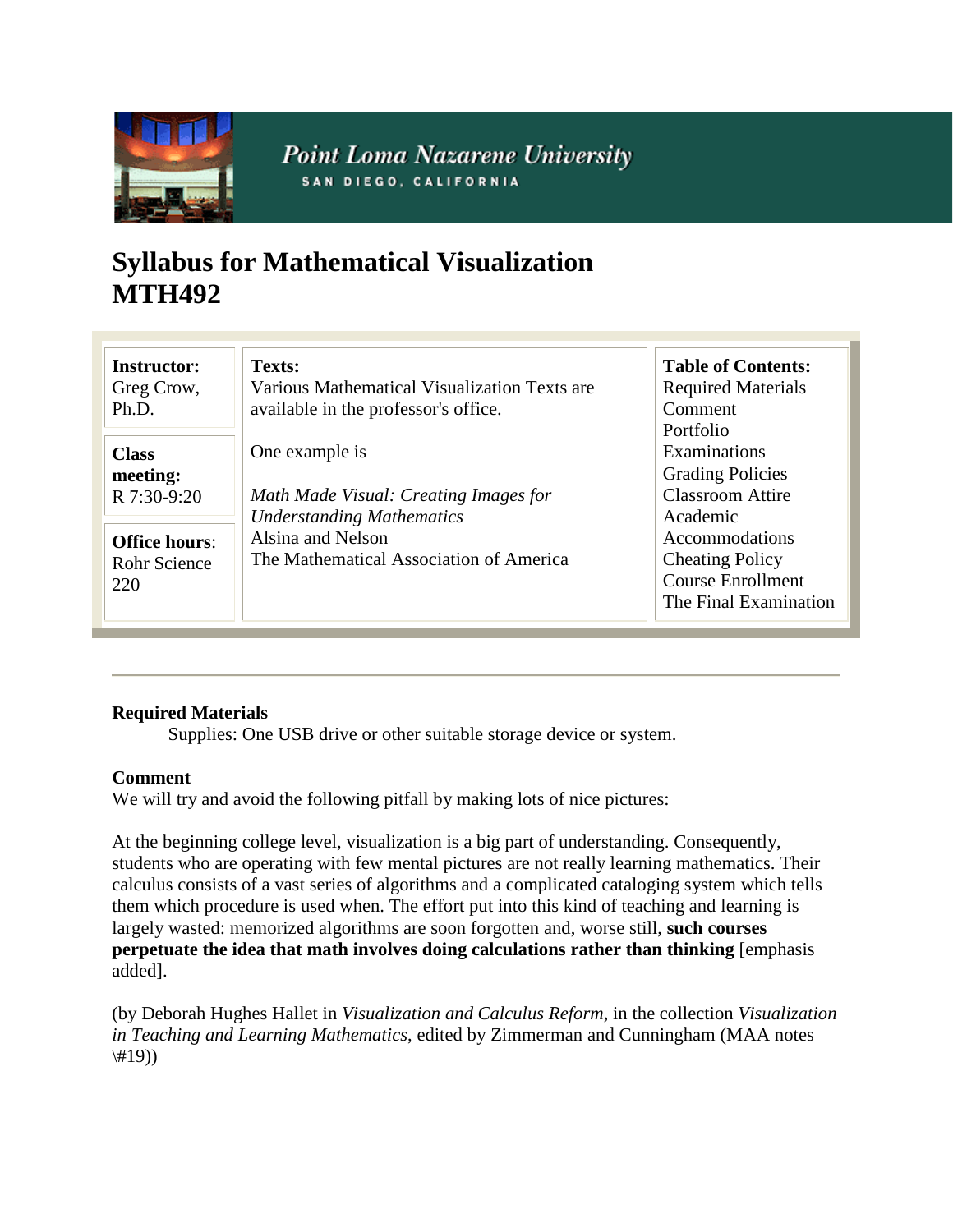### **Portfolio**

A partial portfolio of your work will be submitted via e-mail near mid-semester. It will consist of as many of the required elements as you have been able to master. Your completed semester portfolio will be submitted via e-mail at the end of the course.

The portfolio will be graded based on the degree of sophistication shown in the following areas:

- Depth of insight
- Difficulty of the topics
- Clarity of Presentation
- User friendliness
- Inclusion of required elements

#### **Examinations**

There will no mid-semester examinations.

#### **Grading Policies**

| <b>Grading Distribution</b>   |                |  |  |  |
|-------------------------------|----------------|--|--|--|
| Mid-Term Portfolio 200 points |                |  |  |  |
| <b>Final Portfolio</b>        | 800 points     |  |  |  |
| Total                         | $ 1000$ points |  |  |  |

**Grading scale.** Grades are based on the number of points accumulated throughout the course. Approximate minimal percentages required to obtain a given grade are:

| <b>Grading Scale in percentages</b> |  |  |                                                                                                                            |                                                            |  |  |
|-------------------------------------|--|--|----------------------------------------------------------------------------------------------------------------------------|------------------------------------------------------------|--|--|
|                                     |  |  | C                                                                                                                          |                                                            |  |  |
|                                     |  |  | $\begin{bmatrix} 87.5, 90 \end{bmatrix}$ $\begin{bmatrix} 77.5, 80 \end{bmatrix}$ $\begin{bmatrix} 67.5, 70 \end{bmatrix}$ |                                                            |  |  |
|                                     |  |  |                                                                                                                            | $[92.5, 100]$ $[82.5, 87.5]$ $[72.5, 77.5]$ $[62.5, 67.5]$ |  |  |
|                                     |  |  | $\vert \cdot \vert$ [90, 92.5) $\vert$ [80, 82.5) $\vert$ [70, 72.5) $\vert$ [60, 62.5)                                    |                                                            |  |  |

#### **Attendance Policy**

After you miss the equivalent of 10% of the classes and labs, you will be warned of impending de-enrollment. If you miss the equivalent of 20% of the classes, you may be de-enrolled or given a course grade of "F" for the semester. Tardiness may result in being marked absent.

Attendance is expected at each class section. In the event of an absence you are responsible for the material covered in class and the assignments given that day. See the Point Loma Nazarene University Catalog for a statement of the university's policy with respect to attendance:

Regular and punctual attendance at all classes in which a student is registered is considered essential to optimum academic achievement. Therefore, regular attendance and participation in each course are minimal requirements to be met. There are no allowed or excused absences except when absences are necessitated by certain universitysponsored activities and are approved in writing by the Provost. Whenever the number of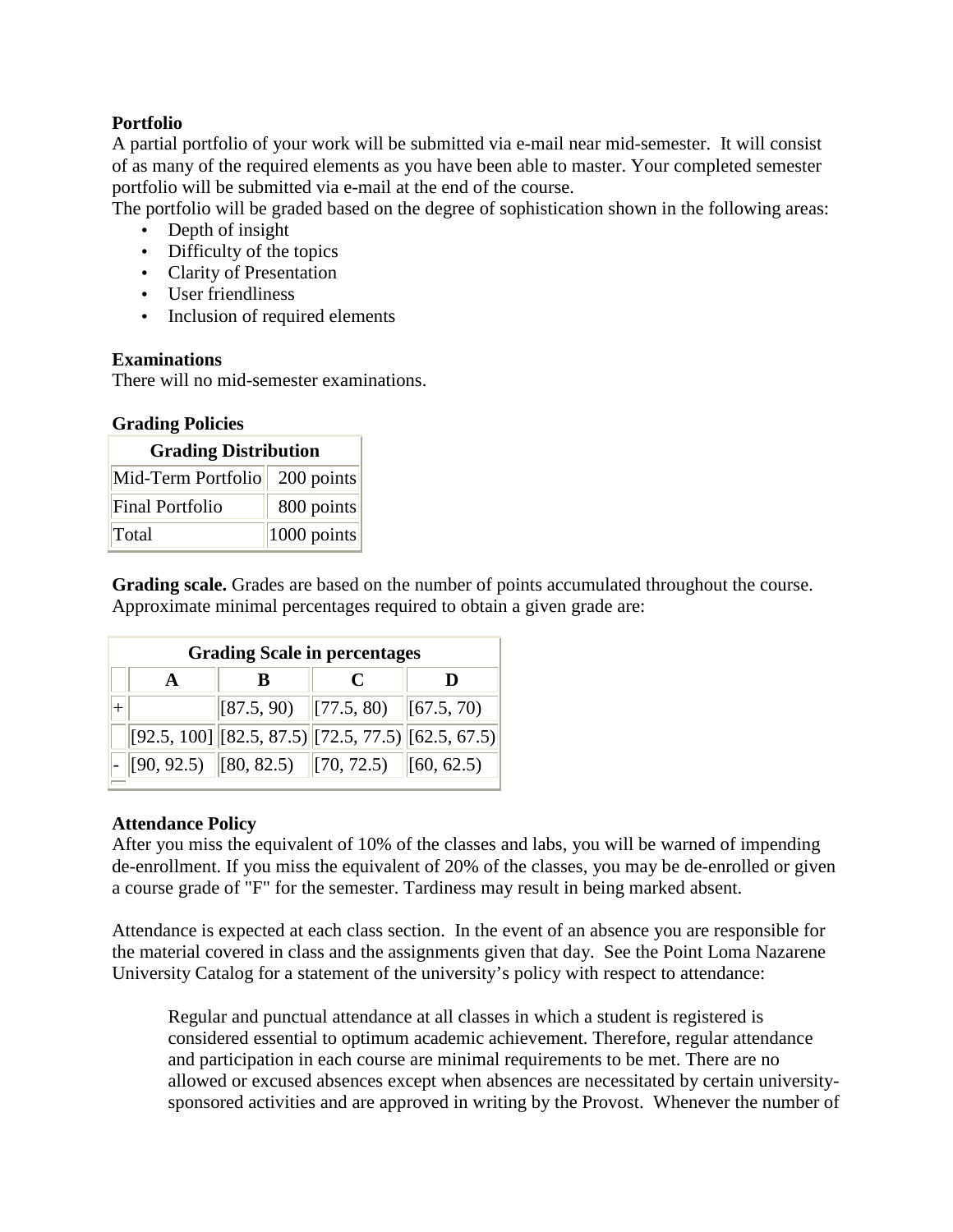accumulated absences in a class, for any cause, exceeds ten percent of the total number of class meetings, the faculty member has the option of filing a written report to the Vice Provost for Academic Administration which may result in de-enrollment, pending any resolution of the excessive absences between the faculty member and the student. … If the date of de-enrollment is past the last date to withdraw from a class, the student will be assigned a grade of W or WF (no grade). There are no refunds for courses where a deenrollment was processed. (See the Catalog for full text)

#### **Class Enrollment**

It is the student's responsibility to maintain his/her class schedule. Should the need arise to drop this course (personal emergencies, poor performance, etc.), the student has the responsibility to follow through (provided the drop date meets the stated calendar deadline established by the university), not the instructor. Simply ceasing to attend this course or failing to follow through to arrange for a change of registration (drop/add) may easily result in a grade of F on the official transcript.

#### **Classroom Attire**

All students are expected to dress in ways that make the classroom a place where all students are comfortable and can work efficiently. Distracting attire is not permitted in the classroom. For example, attire associated with the "rush" activities of fraternities and sororities simply causes too many distractions in the classroom. If you choose to "rush" one of the fraternities or sororities, please make sure the "rush" officials know that "rush" attire will not be allowed in this classroom.

#### **Academic Accommodations**

While all students are expected to meet the minimum standards for completion of this course as established by the instructor, students with disabilities may require academic accommodations. At Point Loma Nazarene University, students requesting academic accommodations must file documentation during the first two weeks of the semester with the Disability Resource Center (DRC), located in the Bond Academic Center. Once the student files the documentation, the Disability Resource Center will contact the student's instructors and provide written recommendations for reasonable and appropriate accommodations to meet the individual needs of the student. This policy assists the University in its commitment to full compliance with Section 504 of the Rehabilitation Act of 1973, and the Americans with Disabilities Act of 1990 (ADA), and ADA amendments Act of 2008, all of which prohibit discrimination against students with disabilities and guarantees all qualified students equal access to and benefits of PLNU programs and activities.

Students in need of academic accommodations as defined by the laws listed above, must discuss options with the professor within the first two weeks of class, and must complete the documentation process with the DRC within the first four weeks of class.

#### **Academic Honesty**

The Point Loma Nazarene University community holds the highest standards of honesty and integrity in all aspects of university life. Academic honesty and integrity are strong values among faculty and students alike. Any violation of the university's commitment is a serious affront to